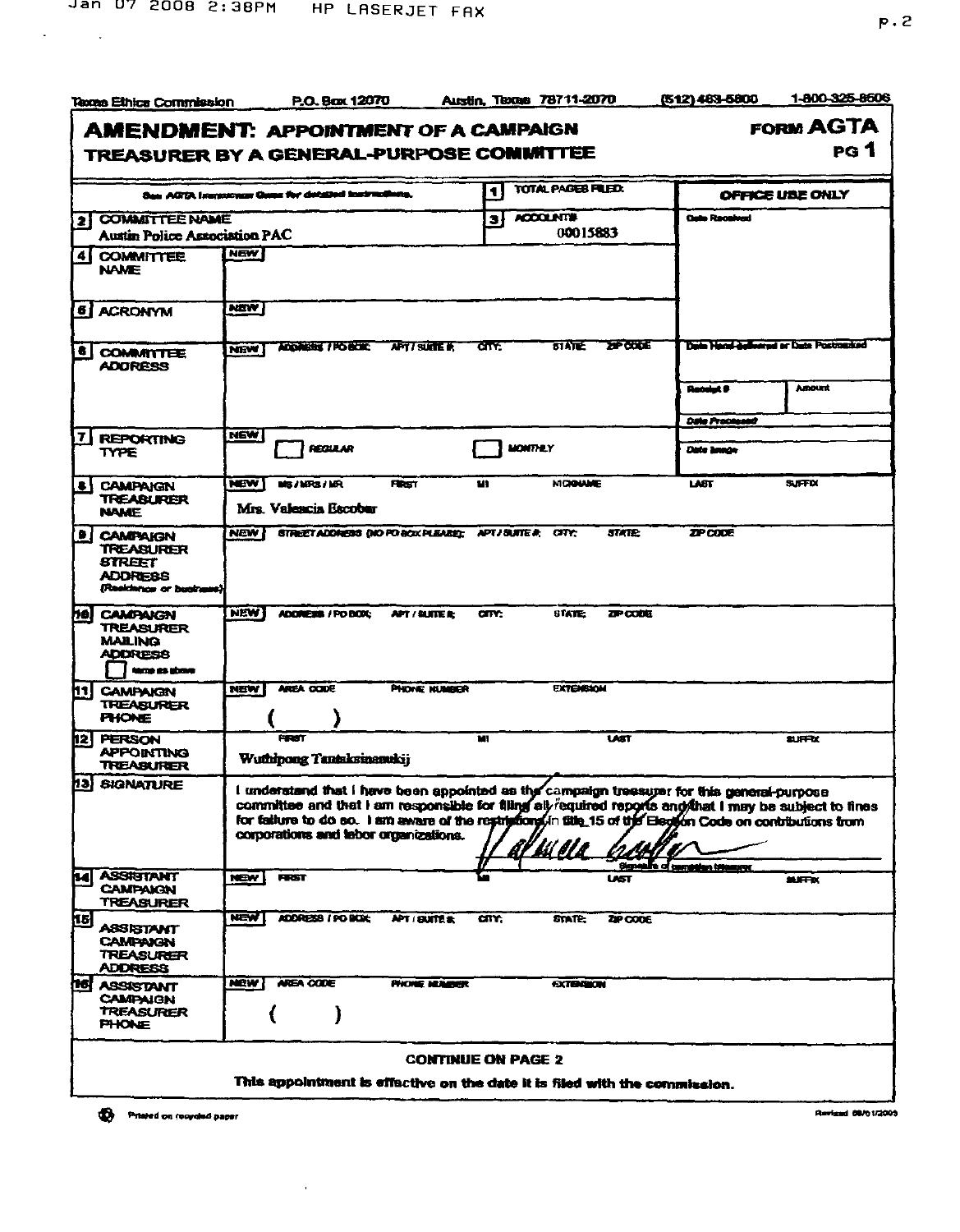$\sim$   $\sim$ 

 $\tilde{\phantom{a}}$ 

|  | p.3 |
|--|-----|
|  |     |

| Texas Ethica Commission                                      |                                                                    | <b>P.O. Box 12070</b>                               | Austin, Texas 78711-2070                        | $(512)463 - 5800$               | 1-800-325-8506                 |
|--------------------------------------------------------------|--------------------------------------------------------------------|-----------------------------------------------------|-------------------------------------------------|---------------------------------|--------------------------------|
| <b>CONTROLLING ENTITY INFORMATION</b>                        |                                                                    |                                                     | <b>AMENDMENT: GENERAL-PURPOSE COMMITTEE</b>     |                                 | <b>FORM AGTA</b><br>$PQ$ 2     |
| ान<br><b>COMMITTEE NAME</b>                                  |                                                                    |                                                     |                                                 |                                 | <b>HB ACCOUNT#</b>             |
|                                                              |                                                                    |                                                     |                                                 |                                 |                                |
| 団<br><b>CONTROLLING</b><br><b>ENTITY</b>                     | □ᡂ<br>$\square$ dubb                                               | FULL MAME OF CONTROLLING ENTITY<br>ACROVINI         |                                                 |                                 |                                |
| <b>INFORMATION</b>                                           | பெ⊯<br>$\square$ duits                                             | FULL NAME OF CONTROLLING BRITTY<br><b>ACROSIVAL</b> |                                                 |                                 |                                |
|                                                              | $\Box$ ad<br>منضور ل                                               | <b>FULL IN ME OF CONTROLLING ENTITY</b><br>ACRONAL  |                                                 |                                 |                                |
|                                                              | $\Box$ ad<br>$\square$ delate                                      | FULL NAME OF CONTROLLING ENTITY<br>ACRONINA         |                                                 |                                 |                                |
| 國<br><b>CONTRIBUTION</b><br><b>DECISION</b><br><b>MAKERS</b> | $\boldsymbol{\Xi}$ at $\boldsymbol{\Xi}$<br><del>جادا</del> ت ا    | <b>FEW</b><br>Wuthipong Tantaksinanukij<br>ਸਰ       | w<br>ŕ.                                         | <b>Luck</b><br>یما              | <b>Suffer</b><br><b>Sufter</b> |
|                                                              | $\mathbf{\Omega}$ at $\mathbf{\Omega}$<br>$\Box$ delate<br>⊡≖      | <b>Jim Back</b><br>ਸਕ<br><b>Catherine Haggerty</b>  | π                                               | ष्टा                            | बर                             |
|                                                              | <b>다 delitio</b><br>$\mathbf{a}$ and $\mathbf{b}$<br>$\Box$ delate | ਸਕ<br>Tim Atkinson<br>म्ब                           | w<br>w                                          | $\overline{\mathbf{u}}$<br>ष्टर | <b>Bullet</b><br>莅长            |
| 团                                                            | 口一<br>$\Box$ delate                                                | F                                                   | w                                               | <b>Let</b>                      | <b>Buffer</b>                  |
| <b>EXPENDITURE</b><br><b>DECISION</b><br><b>MAKERS</b>       | ᄗᇸ<br>$\Box$ databe<br>$\Box =$                                    | स्त्रि                                              | ИI                                              | ष्टा                            | <b>Suite</b>                   |
|                                                              | □ ann<br>$\Box$ ad<br>$\Box$ dolots                                | मन                                                  | ਜ                                               | ख                               | $2x + 1$                       |
|                                                              | ⊡ addi<br>$\Box$ delate                                            | ਸਕ<br>म्बर                                          | षा<br>РŦ                                        | تعصا<br>प्रा                    | <b>Buffer</b><br>ञ्जन          |
|                                                              | பெய<br>$\Box$ dolots                                               |                                                     |                                                 |                                 |                                |
|                                                              |                                                                    |                                                     | ATTACH ADDITIONAL COPIES OF THIS FORM AS NEEDED |                                 |                                |

Printed on recycled paper

Revised 09/01/2003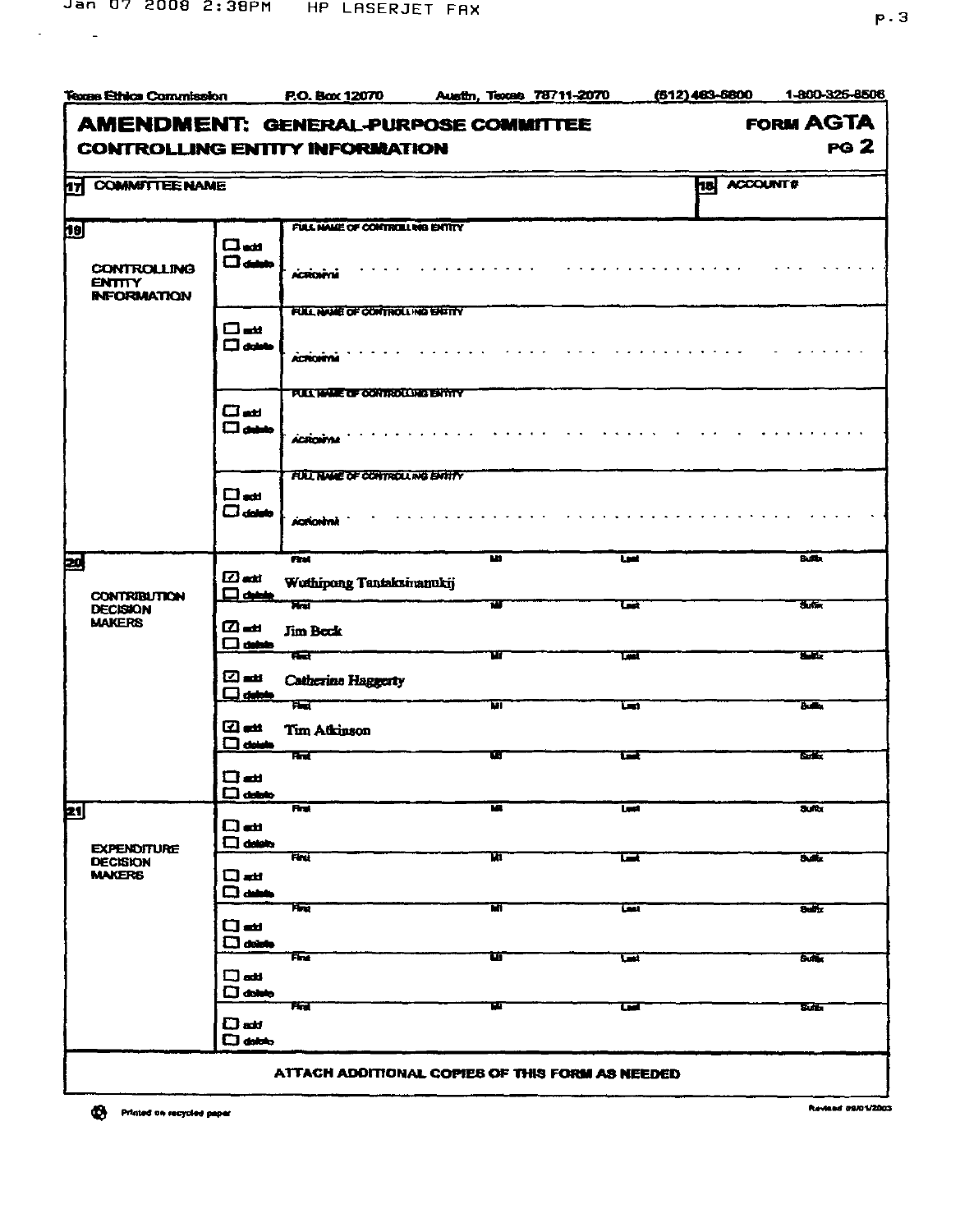$\mathbf{v}$ 

Printed on registed paper

| <b>Texas Ethics Commission</b>                            |                                               | P.O. Box 12070                    | Austin, Texas 78711-2070                        |                         | (512) 463-5800        | 1-800-325-8506   |
|-----------------------------------------------------------|-----------------------------------------------|-----------------------------------|-------------------------------------------------|-------------------------|-----------------------|------------------|
|                                                           |                                               |                                   | <b>AMENDMENT: GENERAL-PURPOSE COMMITTEE</b>     |                         |                       | <b>FORM AGTA</b> |
| <b>CONTROLLING ENTITY INFORMATION</b>                     |                                               |                                   |                                                 |                         |                       | <b>PG 2</b>      |
| <b>COMMITTEE NAME</b><br>57                               |                                               |                                   |                                                 |                         | <b>ACCOUNT#</b><br>FT |                  |
|                                                           |                                               |                                   |                                                 |                         |                       |                  |
| छि                                                        |                                               | FULL NAME OF CONTROLLING ENTITY   |                                                 |                         |                       |                  |
| <b>CONTROLLING</b><br><b>ENTITY</b><br><b>INFORMATION</b> | பென<br>$\Box$ ddab                            | <b>ACRONAL</b>                    |                                                 |                         |                       |                  |
|                                                           |                                               | FULL INNE OF CONTROL ING ENTITY   |                                                 |                         |                       |                  |
|                                                           | $\Box$ add<br>$\square$ deluto                | ACROMAL                           |                                                 |                         |                       |                  |
|                                                           |                                               | FULL MARE OF CONTROLLING ENTITY   |                                                 |                         |                       |                  |
|                                                           | □--<br>$\Box$ detain                          | ACROMITM                          |                                                 |                         |                       |                  |
|                                                           |                                               | FULL IN LIE DE CONTROL UNG ENTITY |                                                 |                         |                       |                  |
|                                                           | $\Box$ abi<br>$\Box$ definite                 | ActionNal                         |                                                 |                         |                       |                  |
| þo                                                        |                                               | Final                             | $\overline{\mathbf{w}}$                         | <b>Let</b>              |                       | <b>Suffer</b>    |
| <b>CONTRIBUTION</b>                                       | 四血<br>$\Box$ duate                            | Joe Chacon                        |                                                 |                         |                       |                  |
| <b>DECISION</b><br><b>MAKERS</b>                          | 四型<br>$\square$ databe                        | स्ति<br><b>Sean Mannix</b>        | ш                                               | ᇦ                       |                       | द्वारा           |
|                                                           |                                               | ਲ                                 | ч                                               | ਯ                       |                       | ब्रह             |
|                                                           | பேஊ<br>$\Box$ delate                          | <b>Todd Harrison</b>              |                                                 |                         |                       |                  |
|                                                           | பென<br>$\Box$ delaie                          | ਸਦ<br>Troy Officer                | ਸ਼ਾ                                             | प्त                     |                       | <b>Built</b>     |
|                                                           |                                               | ਸਭ                                | w                                               | ШŦ                      |                       | काट              |
|                                                           | ᄆᇓ<br>$\square$ details                       |                                   |                                                 |                         |                       |                  |
| iz 1<br><b>EXPENDITURE</b>                                | $\square \blacktriangleleft$<br>$\Box$ detain | स्त्रि                            | M.                                              | $\overline{\mathbf{u}}$ |                       | <b>ALLEY</b>     |
| <b>DECISION</b>                                           |                                               | स्त्र                             |                                                 | تعتا                    |                       | क्रादि           |
| <b>MAKERS</b>                                             | $\Box$ and<br>□                               |                                   |                                                 |                         |                       |                  |
|                                                           | ⊡≖<br>$\Box$ dalala                           | स्त्रह                            | ш                                               | آهآ                     |                       | <u>क अन्दर</u>   |
|                                                           |                                               | मन                                | τ                                               | ਯ                       |                       | <b>Buffer</b>    |
|                                                           | ◻Ⴛ<br>$\Box$ delate                           |                                   |                                                 |                         |                       |                  |
|                                                           | □≖<br>$\Box$ dahah                            | स्त्रह                            | шŦ                                              | Lair                    |                       | डन्ड             |
|                                                           |                                               |                                   | ATTACH ADDITIONAL COPIES OF THIS FORM AS NEEDED |                         |                       |                  |

1-800-325-8506

Revised 09/01/2003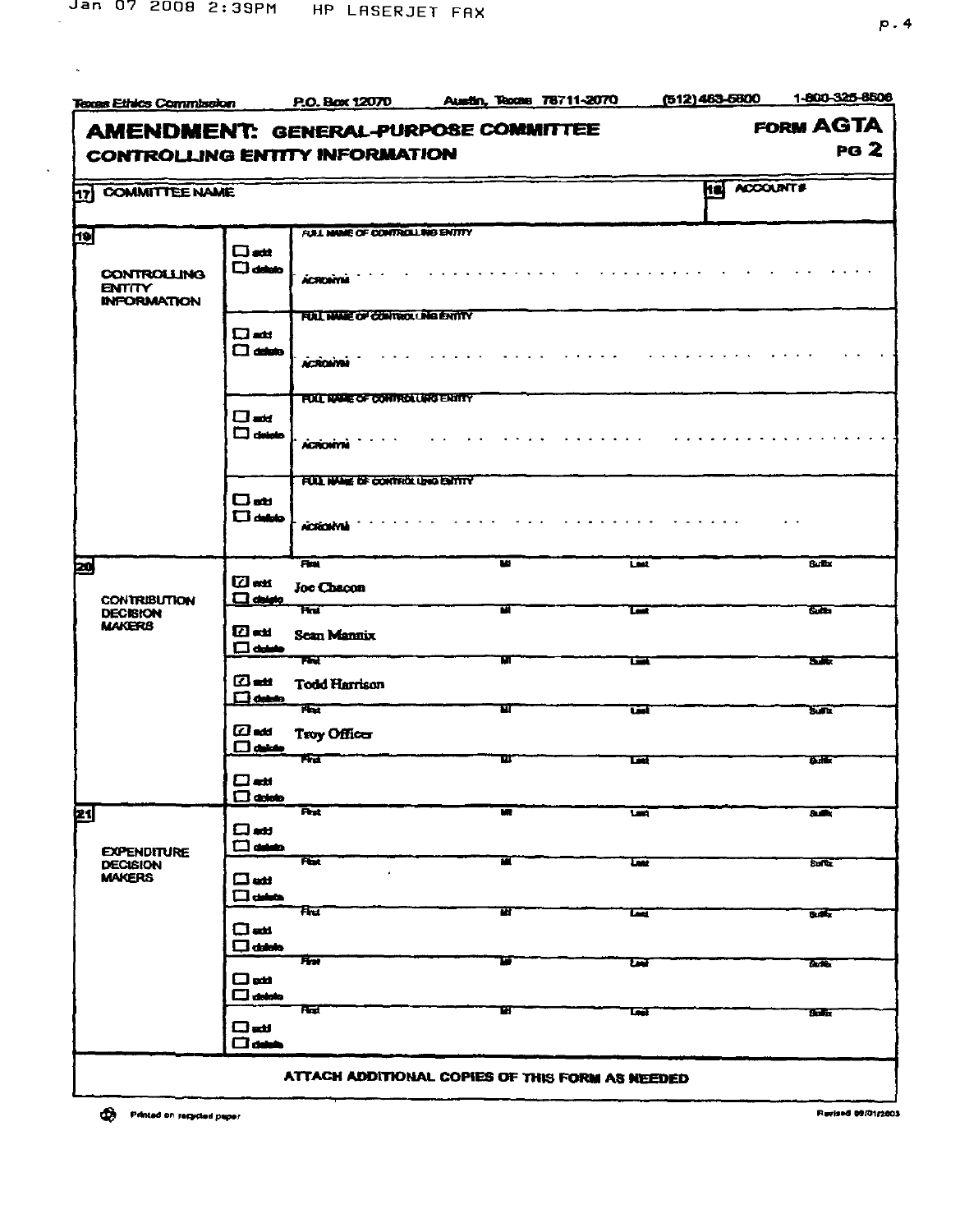$\sim$ 

| <b>Texas Ethica Commission</b>                                                                          |            | <b>P.O. Box 12070</b>                               |  |                        | Austin, Texas 78711-2070     |  | (612) 463-5800 |                 | 1-800-325-8506 |
|---------------------------------------------------------------------------------------------------------|------------|-----------------------------------------------------|--|------------------------|------------------------------|--|----------------|-----------------|----------------|
| <b>GENERAL-PURPOSE COMMITTEE:</b><br><b>FORM AGTA</b><br>pg <sub>3</sub><br><b>RECIPIENT COMMITTEES</b> |            |                                                     |  |                        |                              |  |                |                 |                |
|                                                                                                         |            |                                                     |  |                        |                              |  |                |                 |                |
| <b>22 COMMITTEE NAME</b>                                                                                |            |                                                     |  |                        |                              |  | 23             | <b>ACCOUNTS</b> |                |
| ×                                                                                                       | <b>ADD</b> | Committee runne                                     |  |                        |                              |  |                |                 |                |
| <b>RECIPIENT</b><br><b>GENERAL</b><br><b>PURPOSE</b><br><b>COMMITTEES</b>                               |            | $\sigma$ , and $\sigma$ , and<br>Committee address: |  | City, Sizale; 21p Code |                              |  |                |                 |                |
|                                                                                                         | <b>ADD</b> | Committee name                                      |  |                        |                              |  |                |                 |                |
|                                                                                                         |            | Committee address:                                  |  | City, States, Zip Code |                              |  |                |                 |                |
|                                                                                                         | ADD 1      | <b>Committee name</b>                               |  |                        |                              |  |                |                 |                |
|                                                                                                         |            | <b>All All Angeles</b><br>Contactibeo address:      |  | City: State: Zip Code  |                              |  |                |                 |                |
|                                                                                                         | ADD ]      | Correntiae name                                     |  |                        |                              |  |                |                 |                |
|                                                                                                         |            | Committee address:                                  |  | City; States; ZipCode- |                              |  |                |                 |                |
|                                                                                                         | <b>ADD</b> | Committee name                                      |  |                        |                              |  |                |                 |                |
|                                                                                                         |            | Committee address;                                  |  | City; Stude; Zip Code  |                              |  |                |                 |                |
|                                                                                                         |            |                                                     |  |                        |                              |  |                |                 |                |
|                                                                                                         |            | ADD Committee name                                  |  |                        |                              |  |                |                 |                |
|                                                                                                         |            | Committee socioes;                                  |  | City; Statis; Zip Code | <b><i>Charles Arrest</i></b> |  |                |                 |                |
|                                                                                                         | ADD.       | Committee name                                      |  |                        |                              |  |                |                 |                |
|                                                                                                         |            | Committee address; City; State; Zip Code            |  |                        |                              |  |                |                 |                |
|                                                                                                         |            | ATTACH ADDITIONAL COPIES OF THIS FORM AS NEEDED     |  |                        |                              |  |                |                 |                |

Puta id an recyi 45 - pag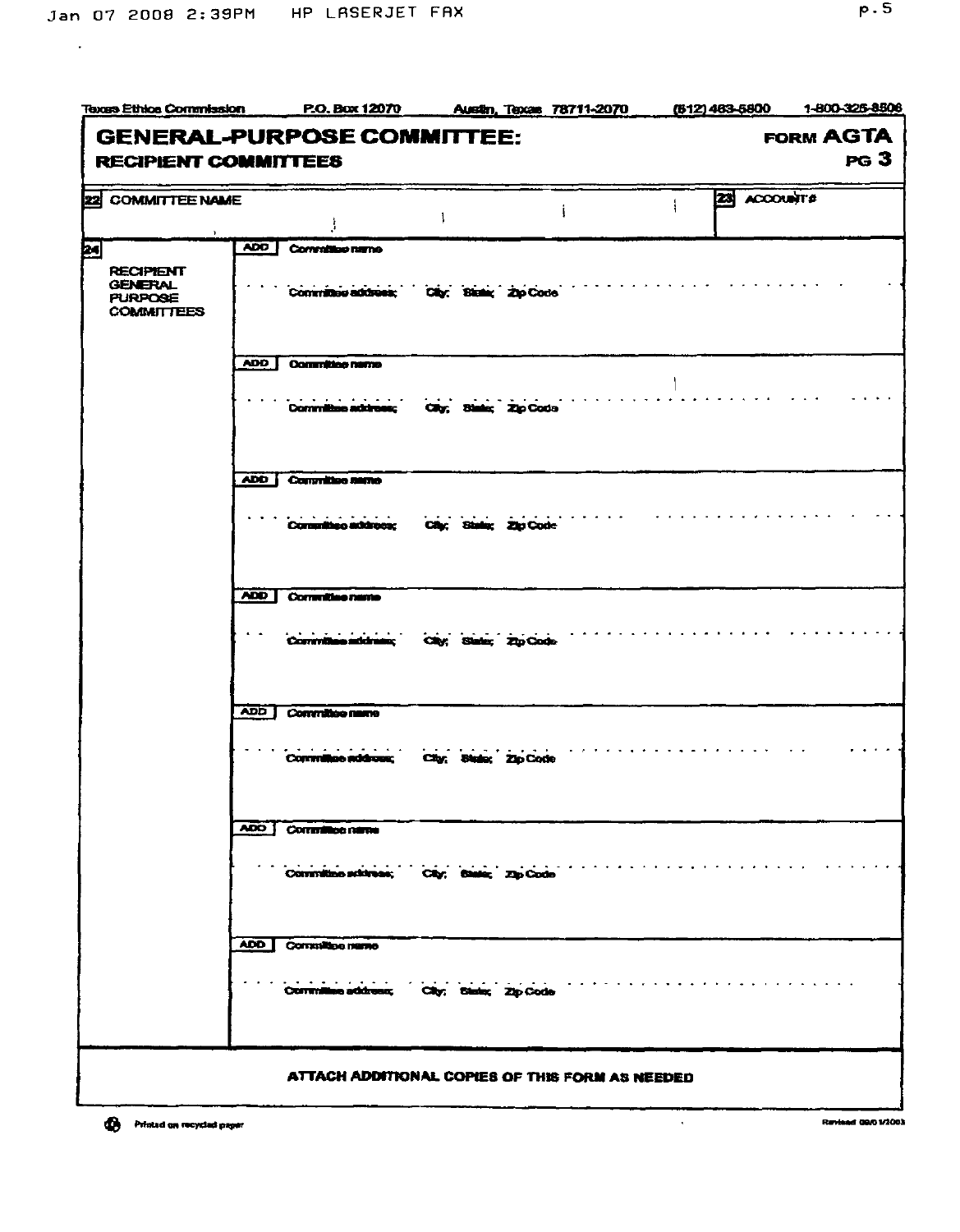## TEXAS ETHICS COMMISSION

P.O. Box 12070, Capitol Station Austin, Texas 78711-2070



February 2, 2006

Culten R Looney Commissioners and the commissioners of the commissioners of the commissioners of the commissioners of the commissioners of the commissioners of the commissioners of the commissioners of the commissioners of

Ross Fischer Reymond R. "Tripp" Davenport, III for the state of the state of the state of the state of the state of the state of the state of the state of the state of the state of the state of the state of the state of the state of th Vice Chair Jawangur, 11 (1989)<br>Vice Chair Francisco Hernandez<br>Jayangur, Jayangur, Jayangur, Jayangur, Jayangur, Jayangur, Jayangur, Jayangur, Jayangur, Jayangur, Jayangur, Wales H Madden, III<br>David Montagne David A. Rcusman **David Monttagnc** David Monttagnc Executive Director Nicholas C Taylor

Mrs. Valencia Escobar 400 W. 14th St., Suite 230 Austin, Texas 78701

ETHICS COMMISSION ACCOUNT # : 00015883<br>COMMITTEE NAME : Austin Po

EFFECTIVE DATE : February 1, 2006<br>
FILING SCHEDULE : Monthly **FILING SCHEDULE** 

: Austin Police Association PAC DOCUMENT TYPE RECEIVED : Amendment: Appointment Of A Campaign Treasurer By A General-Purpose Committee

Dear Mrs. Escobar:

The Ethics Commission has received the document referenced above appointing you as the committee's campaign treasurer. Please use the committee's Ethics Commission account number on all correspondence and documents that you submit to the Ethics Commission.

Forms, Schedules, and Guides, Forms, filing schedules, and guides are available on the Ethics Commission website at http://www.ethics.state.tx.us on the Internet. You are responsible for obtaining forms for filing reports.

Reporting Requirements. As campaign treasurer of a committee filing according to the monthly filing schedule, you must file a monthly report by the fifth day of each month. The report covers the period beginning the 26<sup>th</sup> day of one month and continuing through the 25<sup>th</sup> day of the next month. For example, the report due in August covers a period beginning on lime 26 and ending on July 25. You may also be required to file telegram reports in connection with elections. You should review the applicable Ethics Commission campaign guide for more detailed information about filing requirements.

NOTE: Reports will be required until a campaign finance report designated as a "Dissolution Report" and the "Political Committee Affidavit of Dissolution " are filed.

Late-Filing Penalties. As the committee's campaign treasurer, you are personally responsible for filing the committee's reports and for any late-filing penalties in connection with the committee's reports. The late-filing penalty for a late monthly report is \$500.

> Come visit our home page at http://www.ethtcs.state.tx.us on the Internet. (512) 463-5800 • 1-MO-32S-8506 • FAX (512) 463-5777 • TDD 1-800-735-2989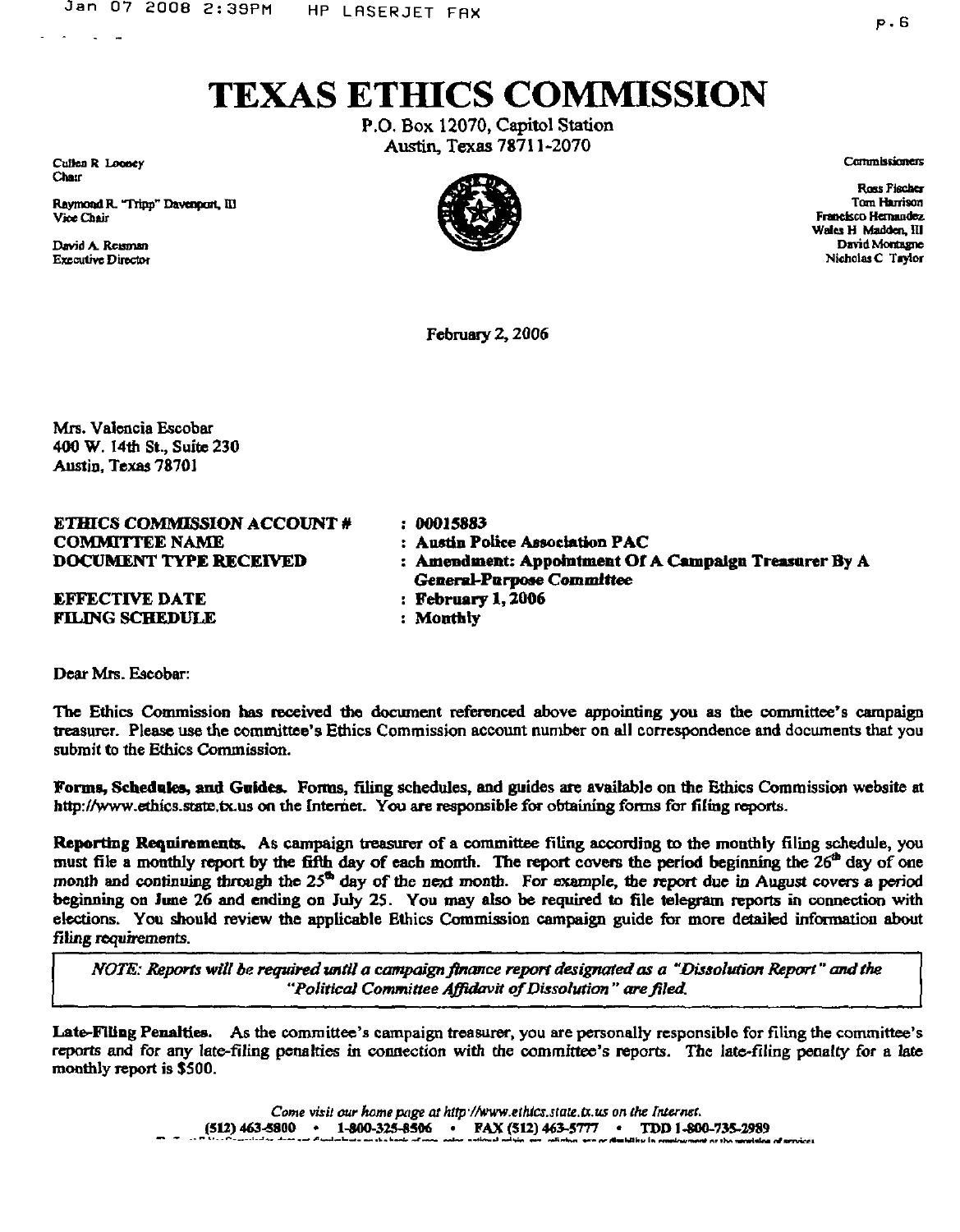Ethics Commission Website. You should review the following information on the Ethics Commission website at http://www.ethics.state.tx.us on the Internet.

- 1. Filing Schedule. Use the applicable filing schedule to determine when you will be required to file reports. Although the Ethics Commission may send notices to remind you of certain filing deadlines, it is your responsibility to make sure you file all required reports.
- 2. Electronic Filing Guide. Review this guide to make sure you know whether you are required to file electronically. If you are required to file electronically, this guide will help you get started.
- 3. Political Advertising Guide. Review this guide to make sure you understand the laws regulating political advertising.
- 4. Campaign Finance Guide for Political Committees. Review this guide to make sure you understand the restrictions and filing requirements in the campaign finance law.

You may need the following forms, which are available on the Ethics Commission website.

- 1. Form AOTA (amended campaign treasurer appointment form). Use this form to report changes in the information regarding the committee 's campaign treasurer appointment
- 2. Form CFCP (Code of Fair Campaign Practices). You may file this form to declare the committee's intention to voluntarily comply with the Code of Fair Campaign Practices.
- 3. Form MPAC and Instruction Guide (reporting form for filing on paper). Use this form to file reports other than telegram reports.
- 4. Form PAC-T (reporting form for filing telegram reports on paper). Use this form to file telegram reports.
- 5. Form COR-PAC (correction affidavit for correcting reports filed on paper). Use this form to correct a report filed on paper.
- 6. Affidavit of Exemption from Electronic Filing. You must submit an affidavit of exemption from electronic filing with each report that you fife on paper.

Please call our office at (800) 325-8506 or (512) 463-5800 if you have questions.

Sincerely,

Jechn L Levy Becky L.

Director, Disclosure Filing Division